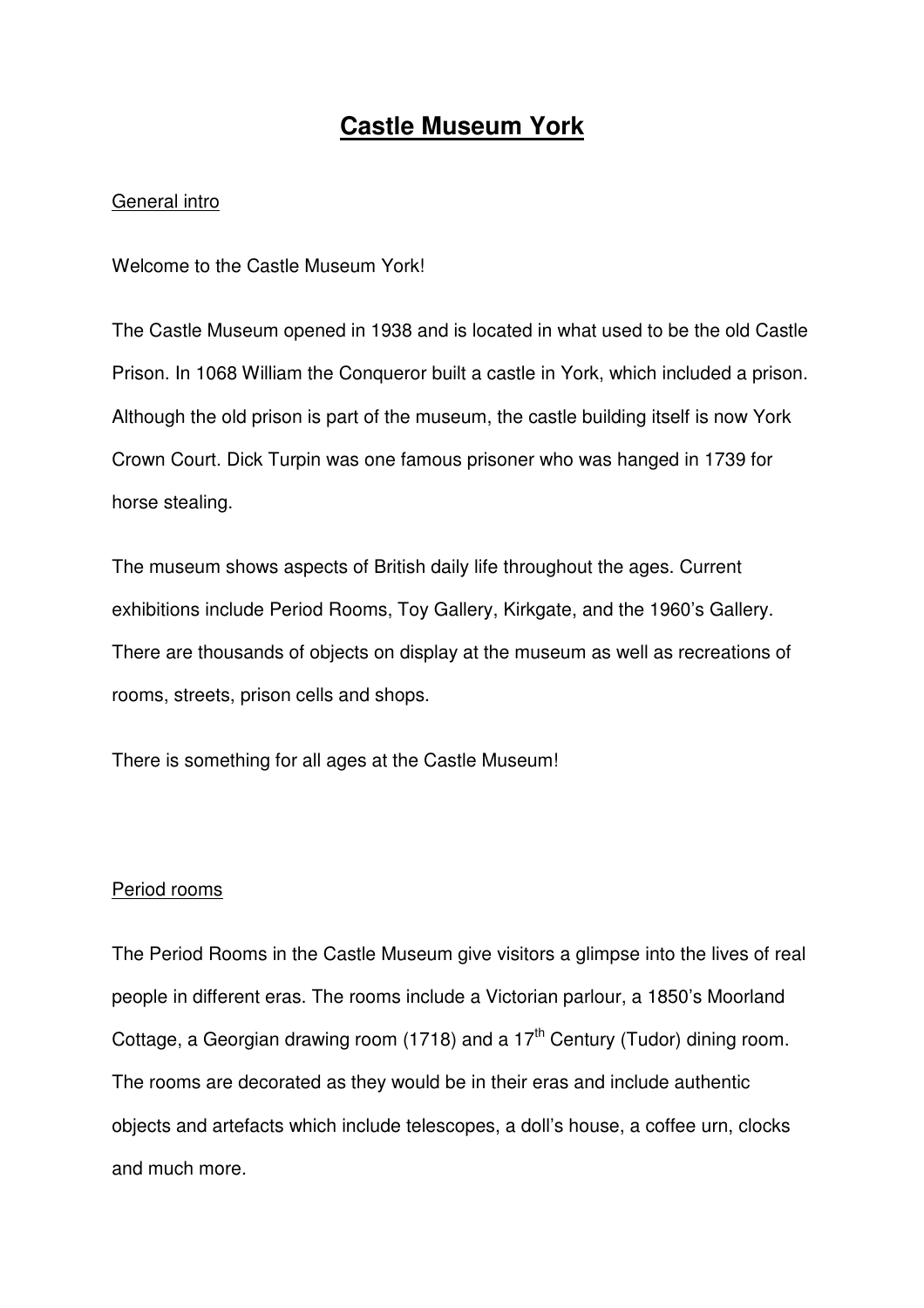#### **Toy Gallery**

The Toy Gallery is an exhibition which showcases toys from the last 150 years. There is a carousel which dates from 1905, a 1950's room (do you recognise any Christmas presents?) a boy's and girl's room complete with toys, techno toys, dolls and clockwork toys.



Follow the paw prints to find the teddy!

#### Kirkgate

The pride and joy of the Castle Museum is Kirkgate. Kirkgate is a recreation of a street in York which includes shops from 1870-1901. The shops are named and recreated from actual shops which would have once stood in York. Take a look at shop windows of a Victorian pawnbrokers, printers, ironmongers, gunsmith, taxidermist, milliners, watchmaker, and antique shop among others.

The sweet shop and chemist provide an interactive element to your experience in Kirkgate. Why not buy some authentic Victorian sweets or ask the chemist about Victorian medicine? A life-size hansom cab adds the extra realistic effect!

You can also learn about poverty in York in Victorian times by visiting Rowntree alley, which shows some recreations of poor people's homes and how they lived.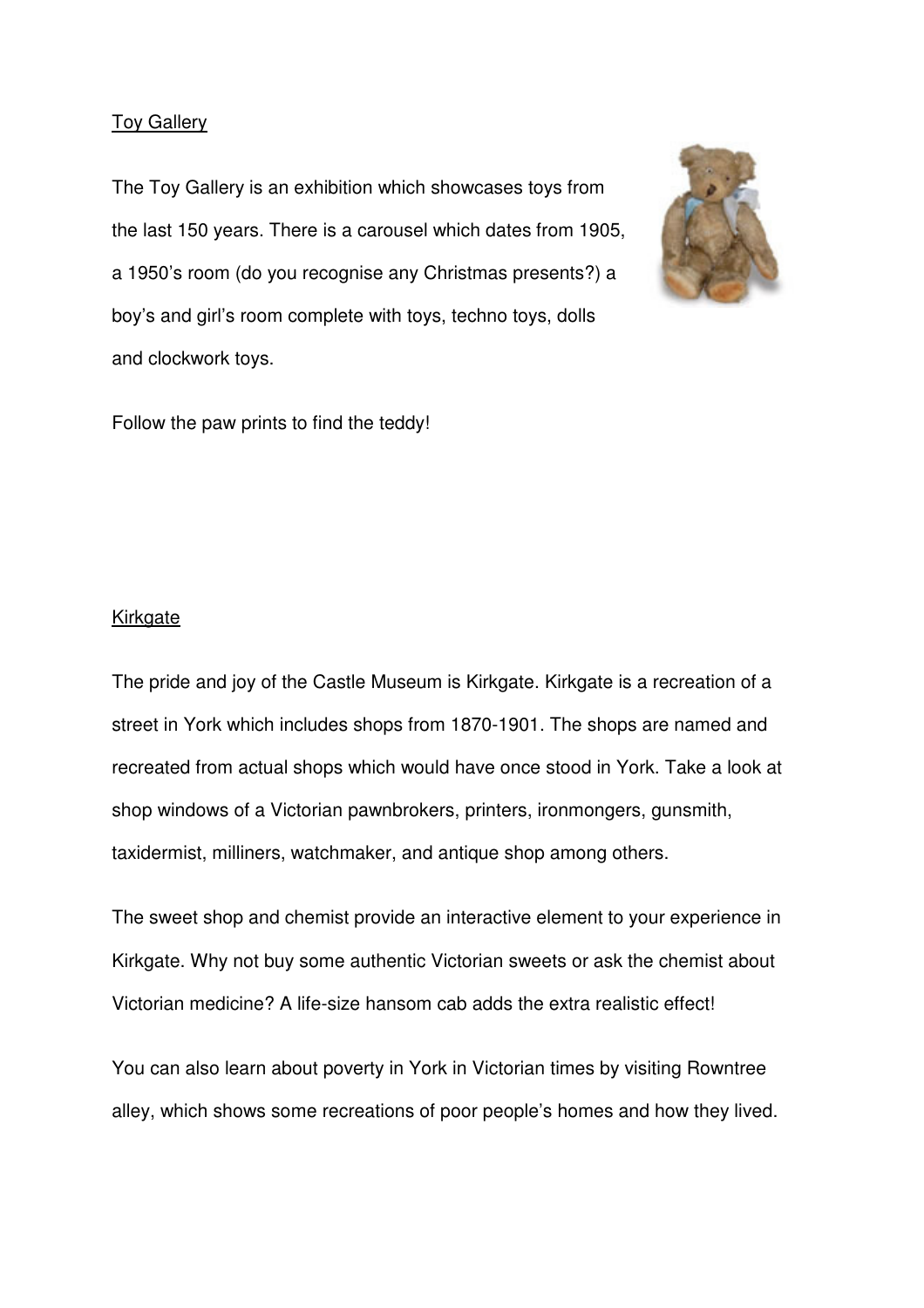#### 1960's Gallery

The 1960's Gallery offers an insight into the fashions, art, sport, music and people's everyday experiences of the era. The exhibition includes a life-size replica of the 1962 Mercury Space Capsule used by John Glenn (the first American to orbit the Earth).

Items such as clothes, toys, records, food packaging and electrical items give an idea as to what the decade was like and a jukebox enables visitors to experience music from the sixties.

**Which soap opera was first shown in the 1960s? (There is a clue in the first cabinet as you enter the exhibition.)**

| <b>Eastenders</b> | <b>Coronation Street</b> |
|-------------------|--------------------------|
| <b>Brookside</b>  | Emmerdale                |

**Look at the track list on the jukebox and the records in the cabinet next to it Which of these singers/ bands is the odd one out?** 

The Monkees The Spice Girls Helen Shapiro Cliff Richard

**Look at the big picture in the window of the Fashion and Style section. What is this model's name?**  Woody **Twiggy** 

Sticky **Tree** 



### **In the Setting up Home section: Which of the following CANNOT be seen here?**

Microwave oven Cooker Vacuum cleaner Blender